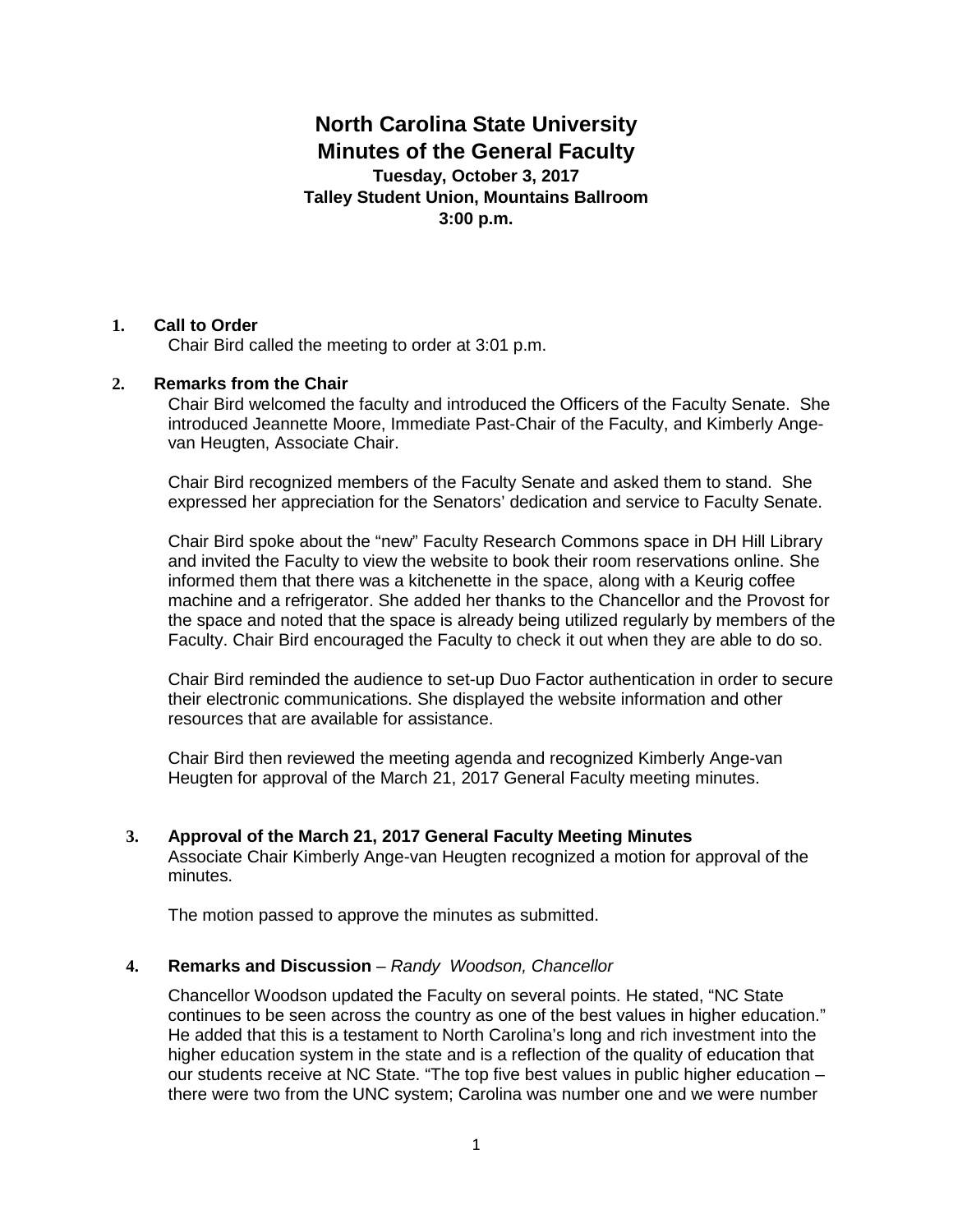five." We are included on a great list of great Universities. Because of that value, we continue to have a lot of interest in NC State. We had another record year for applications – almost 27,000 perspective students applied to NC State and of those, we have enrolled about 4,700 freshmen and about 1,300 transfer students for the fall. Additionally, spring enrollment will increase this year due to deferred admission to 1,000 students, resulting in over 400 students who will join us in the spring. He thanked DASA for thinking creatively about what we can encourage those deferred students to do in the fall semester. "One example of it is there are 30 of those students who are at the Prague Institute this fall, studying abroad and getting a kick-start on their education."

Chancellor Woodson recognized Al Rebar and the people in the Research Office and particularly the faculty and staff for a record year in terms of sponsored awards. "NC State had a record number of grants - \$407,000 million in extramural sport coming into NC State from the faculty's hard work, which is represented by over 2,800 projects that have been funded. This is a great reflection on the faculty and staff here." He added that research expenditures for the past year increased to \$489 million, which puts NC State in the upper echelon of the tier one universities and in the top five of universities without medical schools. He stated that we also have a record of 15 start-up companies this year, 169 licenses executed, and 241 patents filed.

Chancellor Woodson reported that on the advancement side, there was another record for NC State, which was bringing in over \$225 million in new gifts and commitments. "A lot of people have stepped up to contribute to NC State through the campaign. We just reported the size of our endowment, which is \$1.12 billion at this point." He reminded the audience that number represents 3,450 individual endowments that support individual efforts, based on the wishes of the donor – endowed Chairs, scholarships, etc. Examples of what that money has done this year include 11 new endowed professorships, which brings the total at NC State to over 200. Additionally, this year 71 new scholarship programs have been created, which fund multiple scholarships. "If we want to continue to improve graduation rate, we've got to invest in Financial Aid." He added that we have many students at NC State who are working hard to stay in college and we need more flexibility to help those students, especially those that are so close to the finish line.

Chancellor Woodson cited notable upcoming events such as the College of Agriculture and Life Sciences' Biotechnology Discussion with the Secretary of Agriculture, as well as an upcoming trip to Prague for the inauguration ceremony of NC State's new Prague European Center. Chancellor Woodson thanked the Faculty for all they do for NC State. He added that he would be around at the end of the meeting if there were questions or concerns that he could address.

#### **5. Remarks and Discussion** – *Warwick Arden, Executive Vice Chancellor and Provost*

Provost Arden brought greetings to the Faculty. He thanked the Faculty for the extraordinary job they do every day. He provided updates regarding the Strategic Plan, specifically looking at student success. He stated that we are moving forward, focusing on quality not quantity at the undergraduate level, getting the processes working in place and getting students moving through the process far more quickly. He added, "As that has begun to be realized, we've been able to ramp up the number of students we are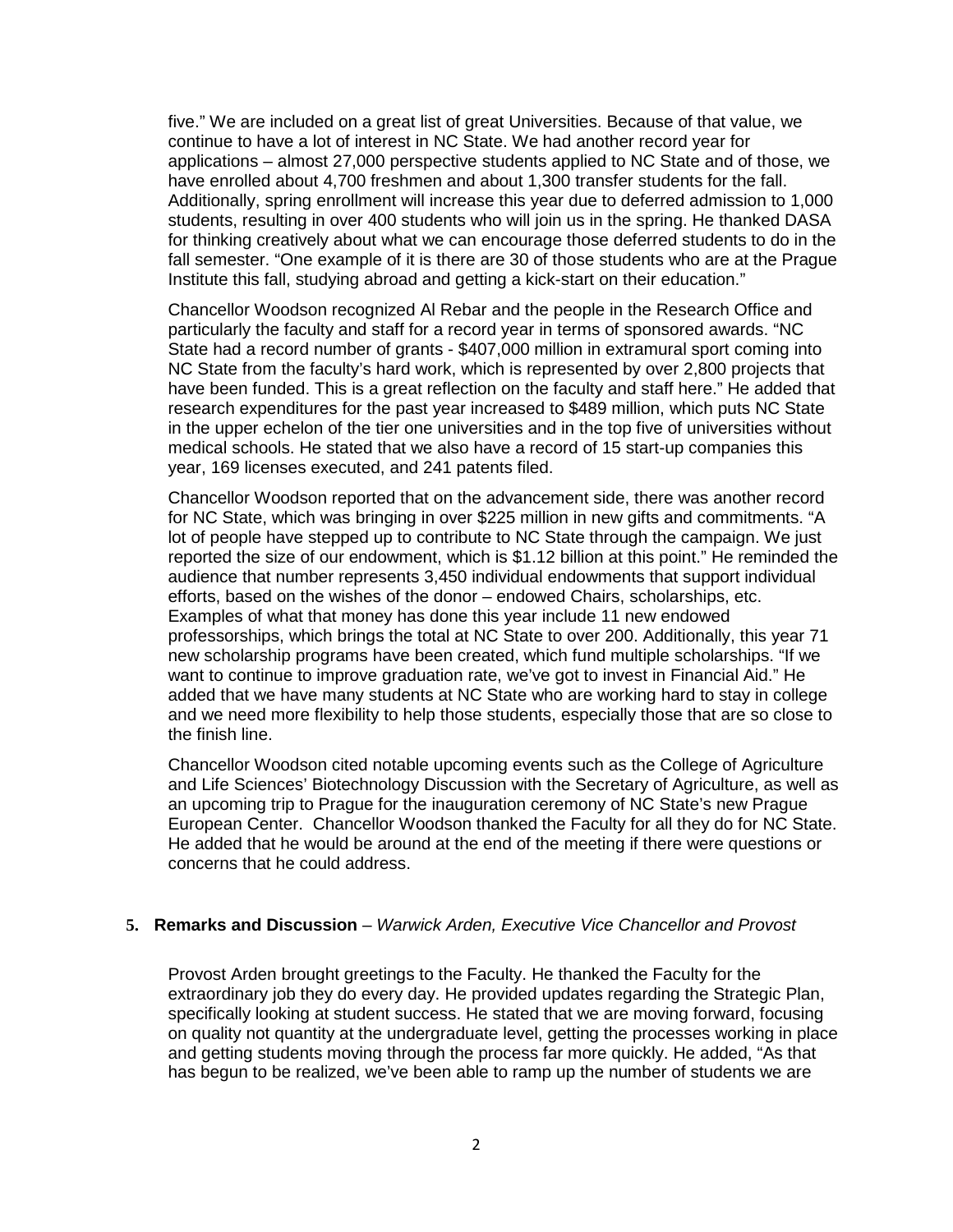taking in. We have gone from, a few years ago, a low of about 4,250 up to 4,450 and now we are up to 4,650."

Provost Arden stated that as the Chancellor mentioned, there are other ways and pathways to NC State that are really important, which includes the spring access program that will add 400-450 students in the spring. "We have also taken about 1,300 transfer students, with almost half of those – 650 – from community colleges." He added that since it is not enough just to have them come through the doors, the University needs to make sure that they are fully a part of the University and will share the successes that first-time, full-time students experience.

Provost Arden reported to the Faculty that when we started out with the strategic plan, there was somewhere between 71% - 72% six-year graduation rate and we set our goal for 2020 at 80%. We are at 79% already. "The real story is in four-year graduation rates, which don't tend to get as much attention. We have had tremendous growth in four-year graduation rates, particularly in the last six or eight years." He added that back in the 1990's, the four-year graduation rate was 26% -- meaning that one in four students made it through in four years and now we are at a 60% four-year graduation rate. This is a tremendous gain. He went on to thank the Faculty for focusing on the strategic goal, for really helping to refine our systems so that we have become much more effective and impactful and for helping our students move through more effectively and more efficiently.

Provost Arden stated that Margery Overton is leading the charge to develop the final three-year implementation plan. She will be working with the Vice Chancellors and Deans and Department Heads and with the Faculty Senate, with hopes that it will roll out at the end of the fall semester. He added, "It is really a very important guide as to who was responsible for taking what actions to continue moving us toward the goal of our strategic plan."

Provost Arden added that it is no understatement that are in extraordinary, unsettling times at the moment. "Sometimes it is easy to become overwhelmed and distracted. My plea to you is to remain focused on what we need to do to continue to move NC State forward and demonstrate we are a flexible, dynamic and relevant institution. I truly believe that going forward, things swing like a pendulum at every level of government and otherwise; but going forward, great institutions of higher education that consistently demonstrate access, affordability, effectiveness and impact I think are going to be one of the keys to continue to move our society forward."

Provost Arden concluded his comments by reminding the faculty that what they do is important, and he thanked them for that fact. He stated that he will be available after the meeting if anyone has questions or concerns for him.

#### **6. F & A – Where does it go and is our rate too low?**

*Alan Rebar, Vice Chancellor for Research, Innovation and Economic Development Scott Douglass, Vice Chancellor for Finance and Administration*

View Presentation on the Faculty Senate website under the General Faculty tab on the homepage:

<https://facultysenate.ncsu.edu/general-faculty/gf-meetings/>